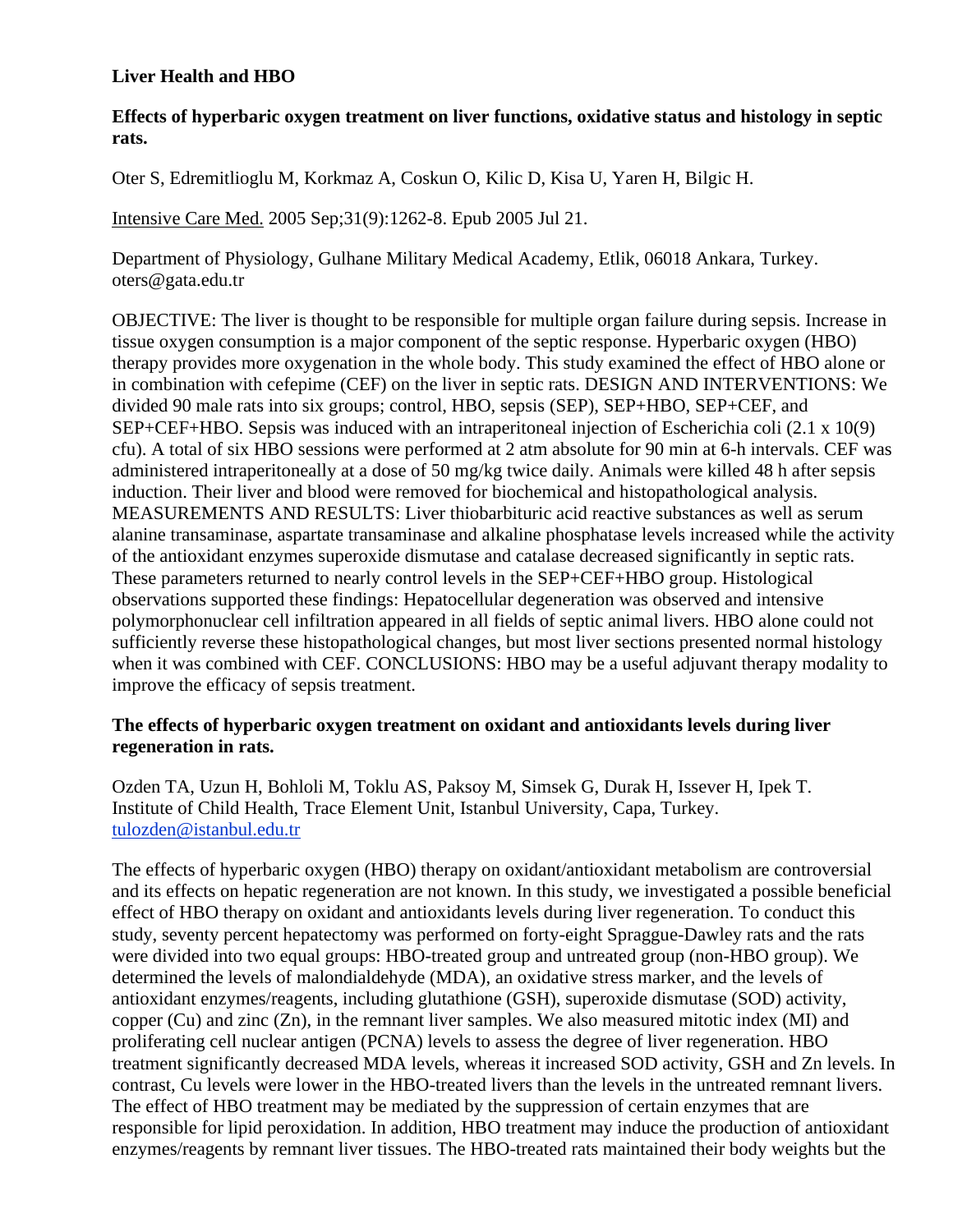untreated rats lost body weights. HBO treatment also increased MI and PCNA levels, indicating HBO treatment enhances liver regeneration. These results indicate that HBO treatment has beneficial effects on liver regeneration by decreasing MDA and by increasing antioxidant activities. We therefore suggest that HBO therapy may be useful after liver resection.

#### **Hyperbaric oxygenation in the combined therapy of infectious diseases**

[Ivanov KS,](http://www.ncbi.nlm.nih.gov/entrez/query.fcgi?db=pubmed&cmd=Search&itool=pubmed_AbstractPlus&term=%22Ivanov+KS%22%5BAuthor%5D) [Liashenko IuI,](http://www.ncbi.nlm.nih.gov/entrez/query.fcgi?db=pubmed&cmd=Search&itool=pubmed_AbstractPlus&term=%22Liashenko+IuI%22%5BAuthor%5D) [Kucheriavtsev AA,](http://www.ncbi.nlm.nih.gov/entrez/query.fcgi?db=pubmed&cmd=Search&itool=pubmed_AbstractPlus&term=%22Kucheriavtsev+AA%22%5BAuthor%5D) [Finogeev IuP](http://www.ncbi.nlm.nih.gov/entrez/query.fcgi?db=pubmed&cmd=Search&itool=pubmed_AbstractPlus&term=%22Finogeev+IuP%22%5BAuthor%5D)[,Zhdanov VP,](http://www.ncbi.nlm.nih.gov/entrez/query.fcgi?db=pubmed&cmd=Search&itool=pubmed_AbstractPlus&term=%22Zhdanov+VP%22%5BAuthor%5D) [Khodzhaev GA.](http://www.ncbi.nlm.nih.gov/entrez/query.fcgi?db=pubmed&cmd=Search&itool=pubmed_AbstractPlus&term=%22Khodzhaev+GA%22%5BAuthor%5D)

[Klin Med \(Mosk\).](javascript:AL_get(this,%20) 1992 Jan;70(1):90-2.

Hypoxia plays an important role in pathogenesis of infectious diseases. Therefore, its correction is an essential factor in pathogenetic antibacterial treatment. Hyperbaric oxygenation (HBO) as a leading method in current antihypoxic therapy was studied in combined medication for typhoid, diphtheria, meningococcal infection, viral hepatitis. HBO sessions were given to 331 patients, 363 controls did not receive HBO. Utilization of HBO provided much better saturation of blood with oxygen, eliminated metabolic disorders, warranted favorable course and outcomes of the diseases.

### **Therapeutic effect of hyperbaric oxygenation in various manifestations of acute renal-hepatic insufficiency**

Rasshchepkina NA, Isakov IuV, Shimanko II, Tret'iakova NG.

The studies of the clinical pattern, chest X-ray films, central hemodynamic parameters, hepatic blood flow and respiratory functions in patients with acute renal-hepatic failure due to various exo- and endotoxemias have shown that hyperbaric oxygenation decreases the degree of first to second stage pulmonary hyperhydration and hepatic encephalopathy. Parallel correction of the cardiac output, recovery of the decreased hepatic blood flow and normalization of respiratory function have been observed.

### **Hepatic tissue respiration in pathology of the biliary system and the effect of hyperbaric oxygenation on the course of hepatic insufficiency**

Belokurov IuN, Murav'eva LA, Rybachkov VV.

Under study was the effect of hyperbaric oxygenation in 46 patients on the course of bile tract diseases, complicated with hepatic insufficiency. Hyperbaric oxygenation was found to render a positive effect on the course of hepatic insufficiency.

# **The use of hyperbaric oxygenation in treating viral hepatitis B and the reaction of the blood leukocytes.**

Gabrilovich DI, Musarov AL, Zmyzgova AV, Shalygina NB.

A total of 75 patients with virus hepatitis B of medium gravity were examined for the effect of HBO on the clinical course of the disease and blood leukocyte reaction. This reaction was tested on the basis of a complex of rosette-forming and cytochemical tests. HBO was found to produce a favourable effect if used at the early stages of the treatment (the first week of hospitalization). The effect consisted in significant reduction of the rate of exacerbations and residual phenomena. HBO provoked a decrease in the content of T and B lymphocytes by the 10th session of the treatment. A close relationship was revealed between HBO efficacy and the initial level of functional metabolic activity of leukocytes. The use of HBO was always accompanied by the rise of that activity during the treatment. The use of HBO at later times of the treatment (weeks 4-5) did not produce any well-defined clinical effect. Thus, HBO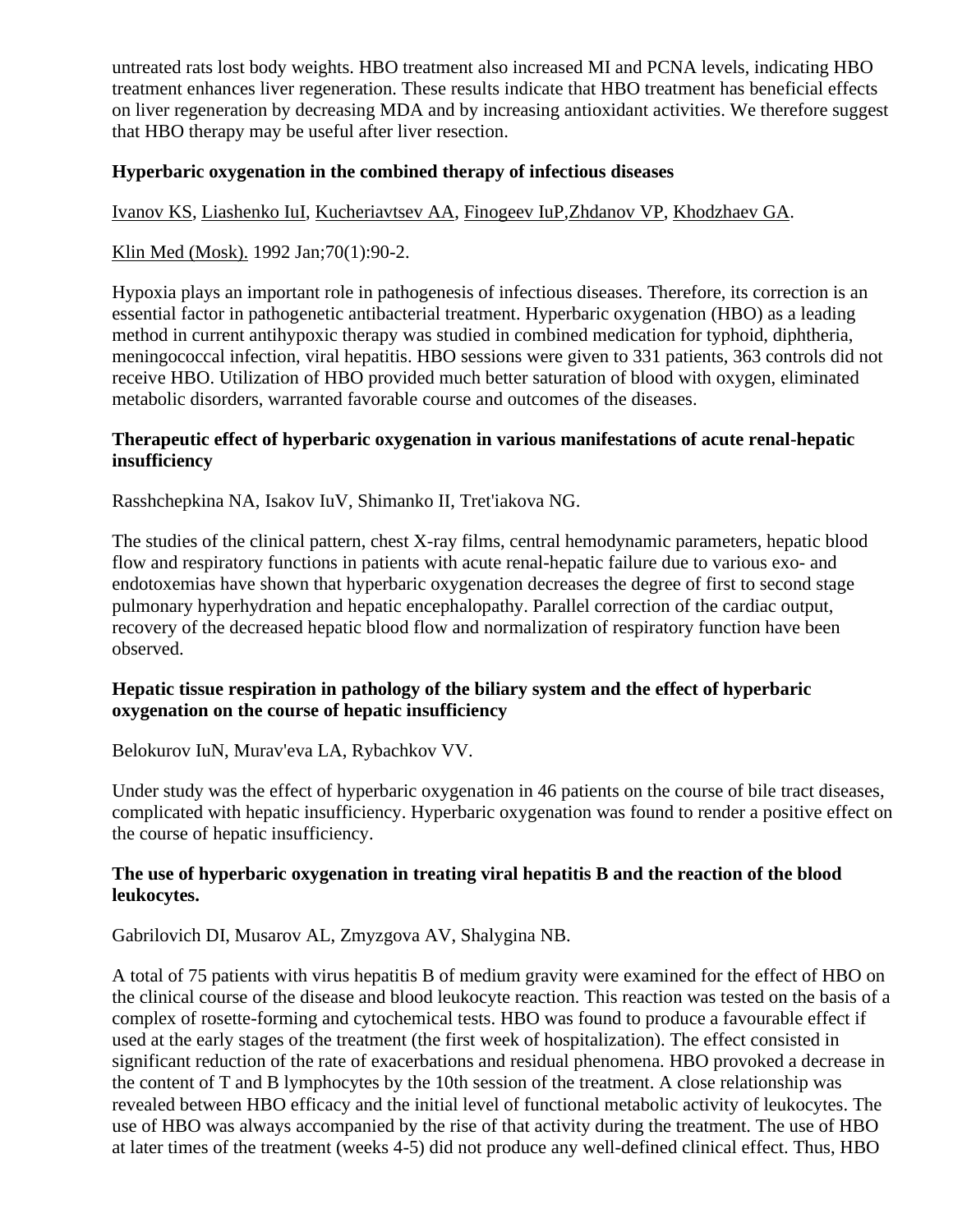(8-10 sessions, pressure 1.5 absolute atmosphere, exposure 45 min) may be indicated as a prophylactic measure in respect of an unfavorable disease course with regard to the patients' selection on the basis of a complex of cytochemical tests.

# **Effect of hyperbaric oxygenation on the disease course and blood coagulation function in patients with acute viral hepatitis.**

Kuznetsova EN, Musarov AL, Zmyzgova AV, Lomazova KD.

The paper is concerned with an analysis of clinico-biochemical indices and 14 parameters of the plasmatic and platelet links of hemostasis in 29 patients with acute virus hepatitis of a varying degree of severity treated by hyperbaric oxygenation and in 40 controls. HBO made a modulating effect on most indices of hemocoagulation and fibrinolysis bringing them nearer to a certain standard which was optimum for a certain stage and degree of AVH. Probable mechanisms of the HBO effect on various indices of homeostasis in AVH and clinico-pathogenetic importance of the state of hemocoagulation against a background of HBO-therapy were discussed.

# **Hepatic tissue respiration in pathology of the biliary system and the effect of hyperbaric oxygenation on the course of hepatic insufficiency**

Belokurov IuN, Murav'eva LA, Rybachkov VV.

Under study was the effect of hyperbaric oxygenation in 46 patients on the course of bile tract diseases, complicated with hepatic insufficiency. Hyperbaric oxygenation was found to render a positive effect on the course of hepatic insufficiency.

### **Clinical pathological study of treatment of chronic hepatitis with hyperbaric oxygenation.**

Liu W, Zhao W, Lu X, Zheng X, Luo C.

Department of Gastroenterology, The Affiliated Nanjing Second Hospital of the Medical College of Nanjing Southeast University, Nanjing 210003, China. liuwei6501@sohu.com OBJECTIVE: To detect the feasibility and theoretic basis for treatment with hyperbaric oxygenation (HBO) in chronic hepatitis and to compare the changes in hepatic function, immunity, pathologic morphology, ultrastructure and HBV in hepatic tissues before and after treatment. METHODS: Sixty cases of chronic hepatitis were randomly selected and divided into two groups: the experiment ( $n = 30$ ) and control groups  $(n = 30)$ . Patients in the experimental group were treated with HBO for 6 courses. Patients in the control group were treated for 60 days with the usual drugs used in the clinic. The function and bloodstream graph of liver were examined and liver biopsies were made before and after treatments. Routine paraffin sections were stained with HE and observed under the light microscope. Ultra thin slides from paraformaldehyde and glutaraldehyde fixed liver tissue were stained with lead citrate and observed with the transmission electric microscope. HBsAg and HBcAg in liver of the experimental group were detected with ABC immunohistochemistry method before and after treatment. RESULTS: For the experimental group, ALT, SB, gamma-GT, AKP, IgG, and IgM in blood and the degeneration and necrosis of hepatocytes were remarkably decreased ( $P < 0.05$ ), the mean contractive wave of bloodstream in liver and the bloodstream in right ramus of janitrix were remarkably increased  $(P < 0.05)$ , and the swelling of mitochondria, increase of lysosomes, generation of Kupffer cells, infiltration of lymphocytes in portal area and capillary generation were all remarkably alleviated (P < 0.05) after treatment with HBO. There were significant differences between the experimental and control groups after treatment with different methods ( $P < 0.05$ ). For patients in the experimental group, the fibrosis and fat-storing cells in the liver were not reduced ( $P > 0.05$ ), and the expression of HBsAg and HBcAg in liver was not weakened  $(P < 0.05)$  after treatment. CONCLUSIONS: Treatment with HBO for chronic hepatitis was effective and recommendable, but it could not reverse liver fibrosis.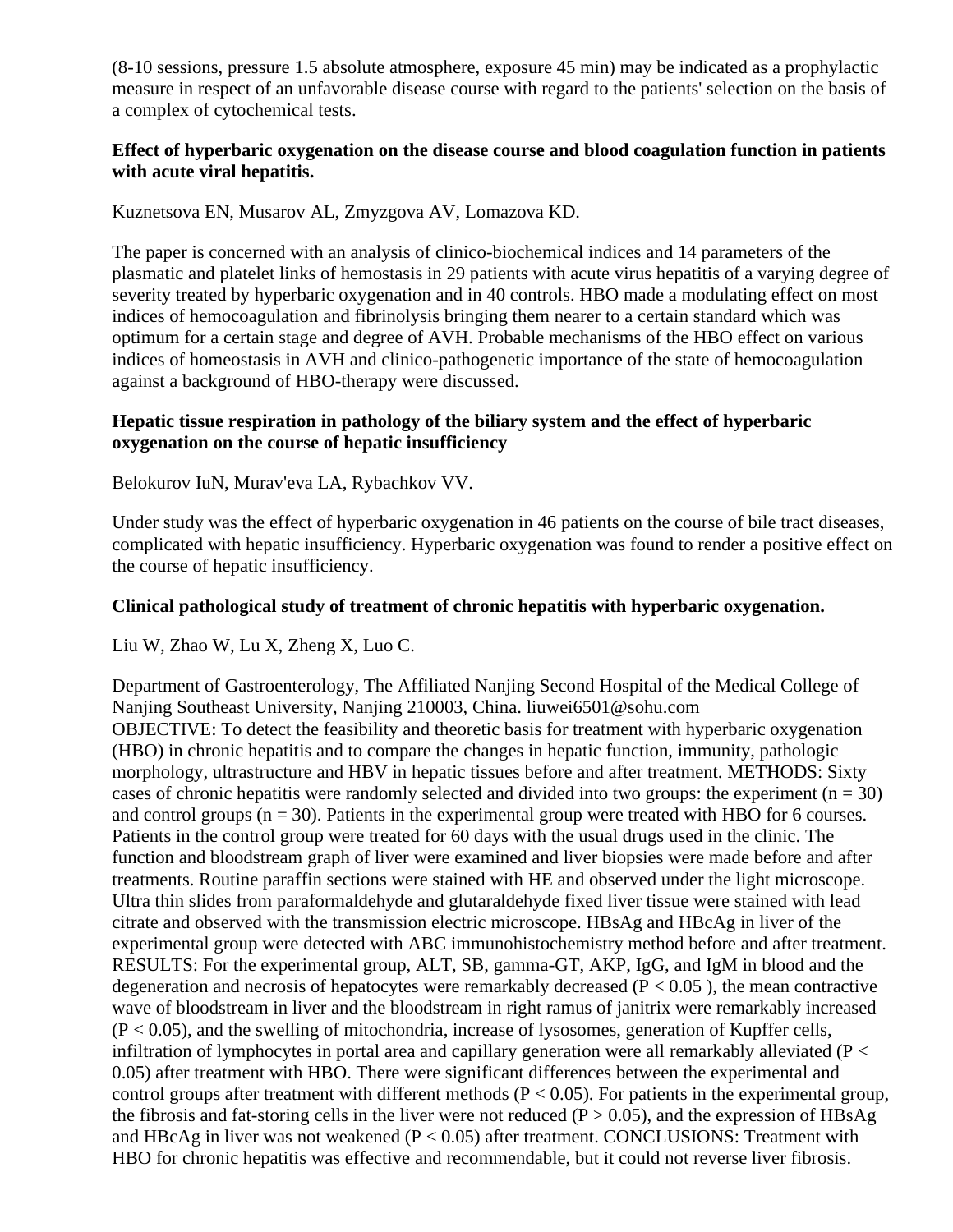However, it might be able to delay or prevent the liver from fibrosis, so it might be more effective at the early and middle stages of chronic hepatitis. HBO could not inhibit the HB virus. So we consider that treatment with HBO should be simultaneous with anti HBV therapy.

# **Some pathogenetic aspects of developing liver failure and preventing it in patients with liver cirrhosis after portosystemic shunting**

Nazyrov FG, Akilov KhA, Ibadov RA, Asabaev ASh, Zainutdinov UI, Khafizov BB.

Patients with cirrhosis of the liver were found to have a considerable suppression of the system of biotransformation of the liver before operation which correlated with the data of the direct indices of monooxigenase system of hepatocytes--cytochrome P-450 and activity of N-demethylase of amidopyrine. Operative interventions on such patients independent of the type of portosystemic shunting result in considerably decreased content of metabolites of amidopyrine--4AAP and N-ac-4-APP in urine as compared with the preoperative level ( $p < 0.05$ ). Hyperbaric oxygenation is the optimal stimulator of activity of the liver biotransformation system. Better indicators characterizing the increased metabolic activity of the liver were noted in patients with selective portosystemic anastomoses and hyperbaric oxygenation in the postoperative period.

# **Hyperbaric oxygen prevents bacterial translocation in rats with obstructive jaundice.**

Akin ML, Erenoglu C, Dal A, Erdemoglu A, Elbuken E, Batkin A.

Department of General Surgery, Gulhane Military Medical Academy, Haydarpasa Training Hospital, Istanbul, Turkey.

This study was designed to demonstrate bacterial translocation following bile duct ligation and investigate preventive effects of hyperbaric oxygen on obstructive jaundice-related bacterial translocation in an animal model. Hyperbaric oxygen treatment significantly reduced the endogenous colony counts in distal ileum of normal rats both in the short (two days) and long (seven days) term. Endogenous bacteria in distal ileum significantly increased in bile duct ligated rats in the short and long term, and presence of bacterial translocation was proven by bacterial growth in mesenteric lymph nodes, liver, spleen, and blood. Short- and long-term hyperbaric oxygen treatments significantly reduced the intestinal colony counts and prevented the bacterial translocation almost completely in rats with bile duct ligation. It is concluded that obstructive jaundice causes bacterial overgrowth and translocation, and hyperbaric oxygen treatment can prevent both bacterial overgrowth and translocation effectively.

# **Hyperbaric oxygen therapy in parenchymal liver disease.**

Bhattacharya M, Kumar PG, Sahni TK.

Dept of Medicine and Underwater Medicine, Naval Hospital, Asvini, Colaba, Bombay.

Use and efficacy of hyperbaric oxygen therapy (HOT) in liver disease has not been established. A prospective control study of HOT in liver diseases was undertaken. Sixty cases were selected for this study (30 with HOT and 30 with conventional therapy only). Almost equal number of Hepatitis B virus surface antigen (HbsAg) positive cases were included in both groups. All patients were male. Only cases with serum bilirubin over 10 mg/dl were included in this study. It was found that study cases recovered faster, gained appetite and had an earlier sense of well-being. There was faster disappearance of pruritus, earlier achievement of normal liver function, HbsAg negativity and overall shorter duration of hospital stay and convalescence. Short term adverse effects were unremarkable.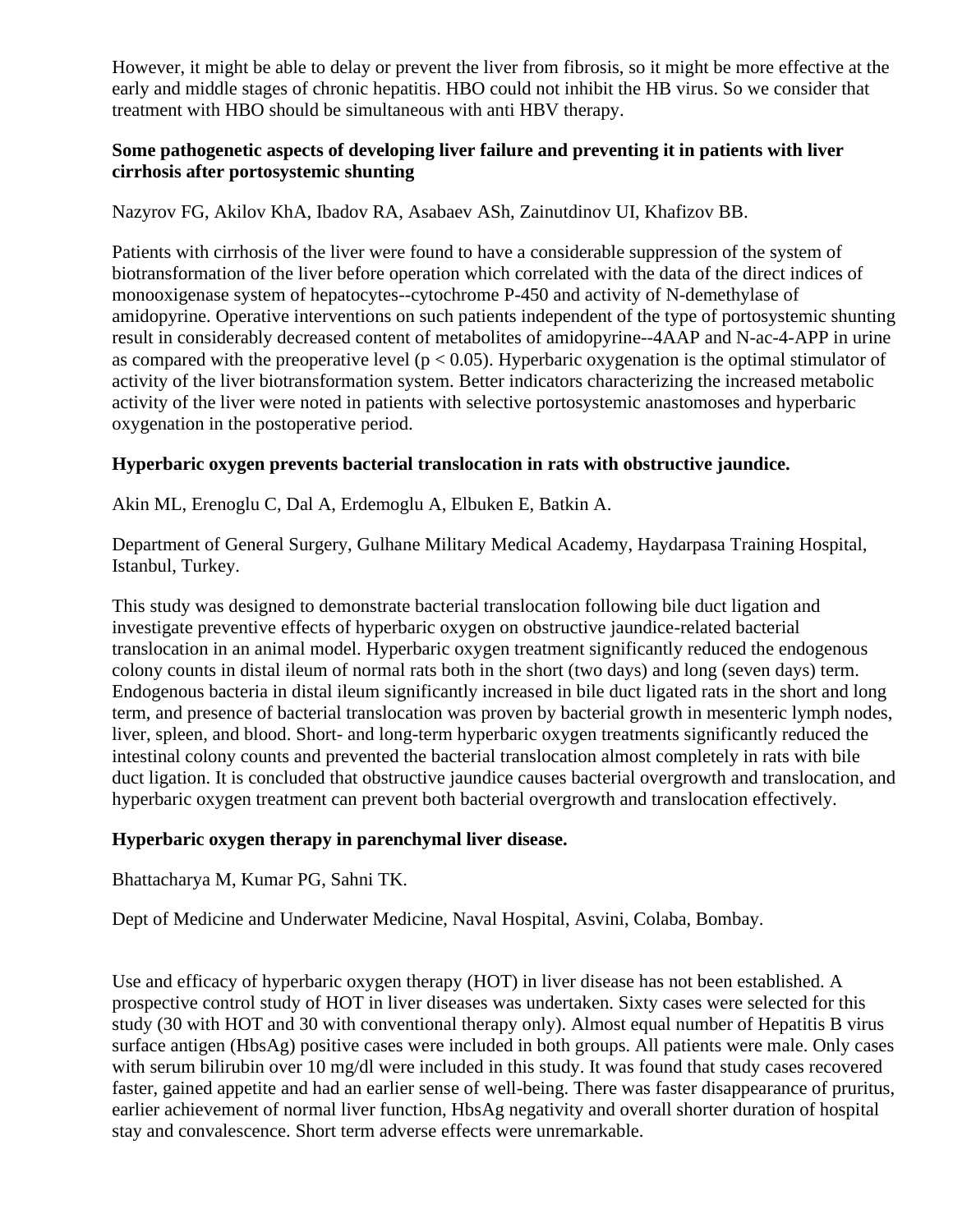# **Increase in absolute atmospheric pressure in hyperbaric chamber in cirrhosis with ascites: lack of natriuretic response and increase of atrial natriuretic peptide**

Gambini G, Fioroni E, Guerra M, Moscatelli A, Valori C.

Universita degli Studi di Perugia Istituto di Patologia Medica (R) Ospedale Santa Maria, Terni.

In normal subjects increasing atmospheres of absolute pressure (ATA) on the cardiopulmonary system, in a hyperbaric chamber, results in a marked diuresis and an increase of circulating concentration of atrial natriuretic peptide (ANP). The present investigation was designed to determine the effect of ATA in a group of 5 sodium-retaining cirrhotic patients on hydro-saline balance, renin-angiotensinaldosterone system and ANP. After seven days on a 10 mEq sodium intake, each patient was studied on both a control and experimental (4-hour stay at 2-ATA in hyperbaric chamber) day. On each day, measurement of the following were obtained: plasma ANP, plasma renin activity (PRA) and aldosterone, electrolytes, creatinine clearance, volume and sodium and potassium urinary excretion. The increasing ATA lacked to induce both diuresis, natriuresis and increase in ANP plasma concentration. In these patients baseline, pre-hyperbaric, mean levels of PRA, aldosterone and ANP were 15.5 +/- 11.5 ng/ml/h, 808.4 +/- 360 pg/ml, 86 +/- 10.1 pg/ml, respectively, and were significantly elevated compared with normal range for control subjects without sodium restriction. In conclusion, increasing pressure at 2-ATA, in a hyperbaric chamber is unable to elicit both diuresis and natriuresis as well as modification on ANP and renin-angiotensin-aldo-sterone system in sodium-retaining cirrhotic patients.

# **The effect of hyperbaric oxygenation on liver energy metabolism in white rats with acute sodium nitrate poisoning**

Hlebova LIu.

Medical Stomatological Academy, Ministry of Public Health of the Ukraine, Poltava.

The experimental study carried out on white rats, which was introduced of sodium nitrate at a dose of 9,6 g/kg of their mass. It is followed by the development of considerable disturbances of energy metabolism in liver. It has been shown the depression and the uncoupling of oxidation and phosphorylation, decrease of energy quotient in hepatic tissues. The results obtained permit supposing the significant role of nitric oxide (NO) in liver as a factor resulting in decrease of energy potential. The research has stated that the use of hyperbaric oxygenation (HBO) prevents difficult disturbances of energy metabolism in liver of white rats. The results permit supposing that the effect HBO is connected with the decrease of the speed of reduction of nitrate-ions to more toxic products of their biotransformation.

# **Role of hyperbaric oxygenation in the mechanism of ammonium detoxication in resection of the liver in the presence of chronic hepatitis**

[Savilov PN,](http://www.ncbi.nlm.nih.gov/entrez/query.fcgi?db=pubmed&cmd=Search&itool=pubmed_AbstractPlus&term=%22Savilov+PN%22%5BAuthor%5D) [Leonov AN,](http://www.ncbi.nlm.nih.gov/entrez/query.fcgi?db=pubmed&cmd=Search&itool=pubmed_AbstractPlus&term=%22Leonov+AN%22%5BAuthor%5D) [Iakovlev VN.](http://www.ncbi.nlm.nih.gov/entrez/query.fcgi?db=pubmed&cmd=Search&itool=pubmed_AbstractPlus&term=%22Iakovlev+VN%22%5BAuthor%5D)

# [Anesteziol Reanimatol.](javascript:AL_get(this,%20) 1994 Nov-Dec;(6):31-4.

Hyperbaric oxygenation (HBO) used in 170 white rats with chronic CCL4-hepatitis after resection of the liver was conducive to repair of the reversible (glutamine synthesis) and irreversible (urea synthesis) routes of ammonium binding in hepatocytes which are disordered in chronic hepatitis. Hyperbaric oxygen regulates the effect of resection of the liver on the glutamine- and urea-synthesizing function of the hepatocytes in chronic hepatitis. Therapeutic effect of HBO persists for 4 days of the posthypoxic period under conditions of posthyperoxic hypoxia.